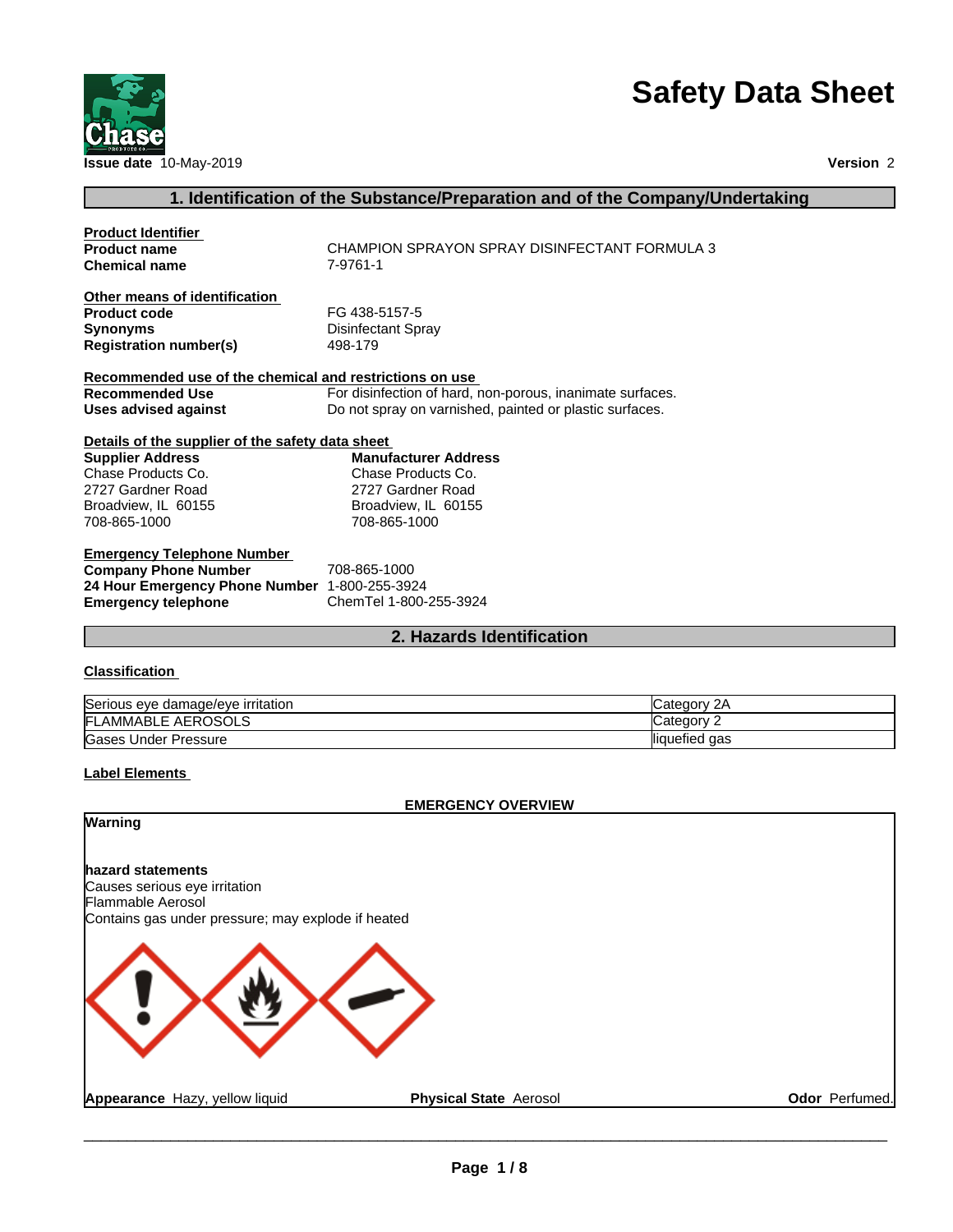#### **Precautionary Statements - Prevention**

Wash face, hands and any exposed skin thoroughly after handling Wear protective gloves, protective clothing, eye protection and face protection. Keep away from heat, sparks, open flames and hot surfaces. — No smoking Pressurized container: Do not pierce or burn, even after use Do not spray on an open flame or other ignition source

#### **Precautionary Statements - Response**

IF IN EYES: Rinse cautiously with water for several minutes. Remove contact lenses, if present and easy to do. Continue rinsing If eye irritation persists: Get medical advice/attention

#### **Precautionary Statements - Storage**

Protect from sunlight. Store in a well-ventilated place Do not expose to temperatures exceeding 122 °F (50 °C)

#### **Hazards not otherwise classified (HNOC)**

**Other Information**

• Toxic to aquatic life with long lasting effects 0.69% of the mixture consists of ingredient(s) of unknown toxicity

#### **3. Composition/information on Ingredients**

**Chemical Family MIXTURES. Formula** 7-9761-1

**Synonyms** Disinfectant Spray. **Chemical nature Aqueous solution of alcohol and other active ingredients.** 

| <b>Chemical name</b> | <b>CAS No</b> | weiaht-%  | <b>Trade secret</b> |
|----------------------|---------------|-----------|---------------------|
| Water                | 7732-18-5     | 45-50     |                     |
| Ethyl alcohol        | 64-17-5       | $30 - 35$ |                     |
| N-Butane             | 106-97-8      | $10 - 15$ |                     |
| Propane              | 74-98-6       | כ- ו      |                     |

Chemical Additions **See label for active ingredients information.**

\* The exact percentage (concentration) ofcomposition has been withheld as a trade secret.

### **4. First aid measures**

#### **FIRST AID MEASURES**

|                    | Most important symptoms and effects, both acute and delayed                                                                                                |
|--------------------|------------------------------------------------------------------------------------------------------------------------------------------------------------|
| <b>Symptoms</b>    | Acute, Deliberate inhalation of concentrated vapor or mist may cause headaches.<br>Prolonged and repeated contact with the eyes may cause mild irritation. |
|                    | Indication of any immediate medical attention and special treatment needed                                                                                 |
| Note to physicians | None needed.                                                                                                                                               |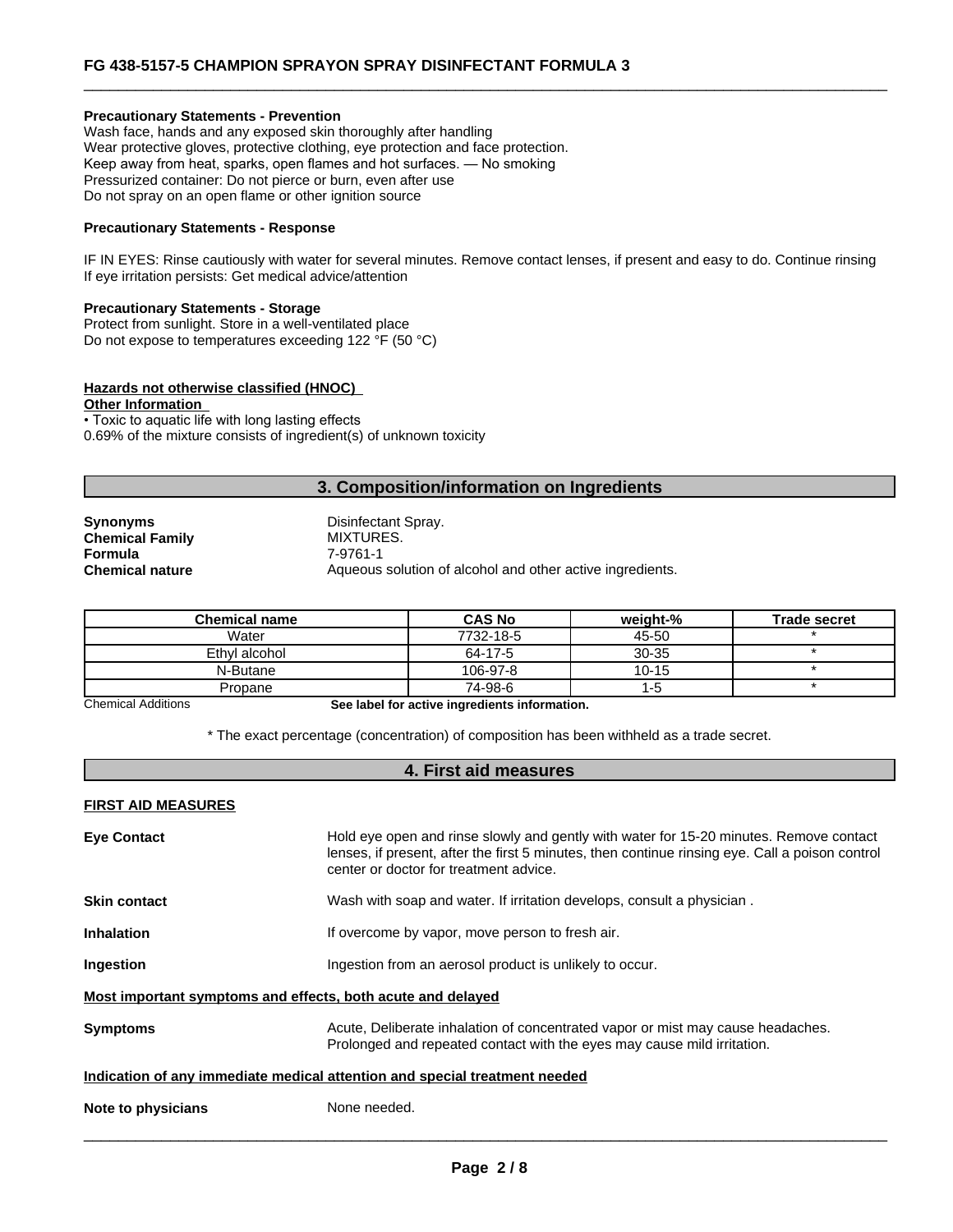#### **5. Fire-fighting measures**

#### **Suitable extinguishing media**

Dry chemical, CO2 or water spray.

**Unsuitable extinguishing media** Use water spray or fog; do not use straight streams.

#### **Specific hazards arising from the chemical**

Containers are under pressure. Temperatures above 130 °F may cause cans to burst.

**Hazardous combustion products**Thermal decomposition may yield gases like carbon monoxide and carbon dioxide.

#### **Explosion data**

**Sensitivity to Mechanical Impact** Contents under pressure, keep away from heat and open flame. **Sensitivity to Static Discharge** Keep away from heat, sparks, flame and other sources of ignition (i.e., pilot lights, electric motors and static electricity).

# **Protective equipment and precautions for firefighters**

Use personal protective equipment as required.

# **6. Accidental release measures Personal precautions, protective equipment and emergency procedures Personal precautions** CONTENTS UNDER PRESSURE. Do not puncture or incinerate cans. **Other Information** Keep out of reach of children. **Environmental precautions Environmental precautions** See Section 12 for additional Ecological Information. **Methods and material for containment and cleaning up Methods for Containment** Provide adequate ventilation to area being treated. Soak up spills with chemically inert, absorbent material. **Methods for cleaning up** Clean contaminated surface thoroughly.**7. Handling and Storage Precautions for safe handling Advice on safe handling Avoid getting spray into eyes. Keep out of reach of children. Conditions for safe storage, including any incompatibilities Storage Conditions** Store in a cool, dry place away from heat and open flame. Avoid storing at below-freezing temperatures. **AEROSOL STORAGE LEVEL I (NFPA-30B) . Incompatible Materials** Avoid heat, open flame and contact with strong oxidizers. **8. Exposure Controls/Personal Protection**

#### **Control parameters**

**Exposure guidelines** See occupational exposure limits listed below.

| <b>Chemical name</b> | <b>ACGIH TLV</b>             | <b>OSHA PEL</b>                  | <b>NIOSH IDLH</b>                |
|----------------------|------------------------------|----------------------------------|----------------------------------|
| Ethvl<br>ˈalcohol    | ~ <del>~</del> ~<br>1000 ppm | $1000$ ppm<br>TWA:               | <b>33UU</b><br>IDLH:<br>3300 ppm |
| $64-17$              |                              | : 1900 ma/m <sup>s</sup><br>TWA: | 1000<br>TWA.<br>opm (            |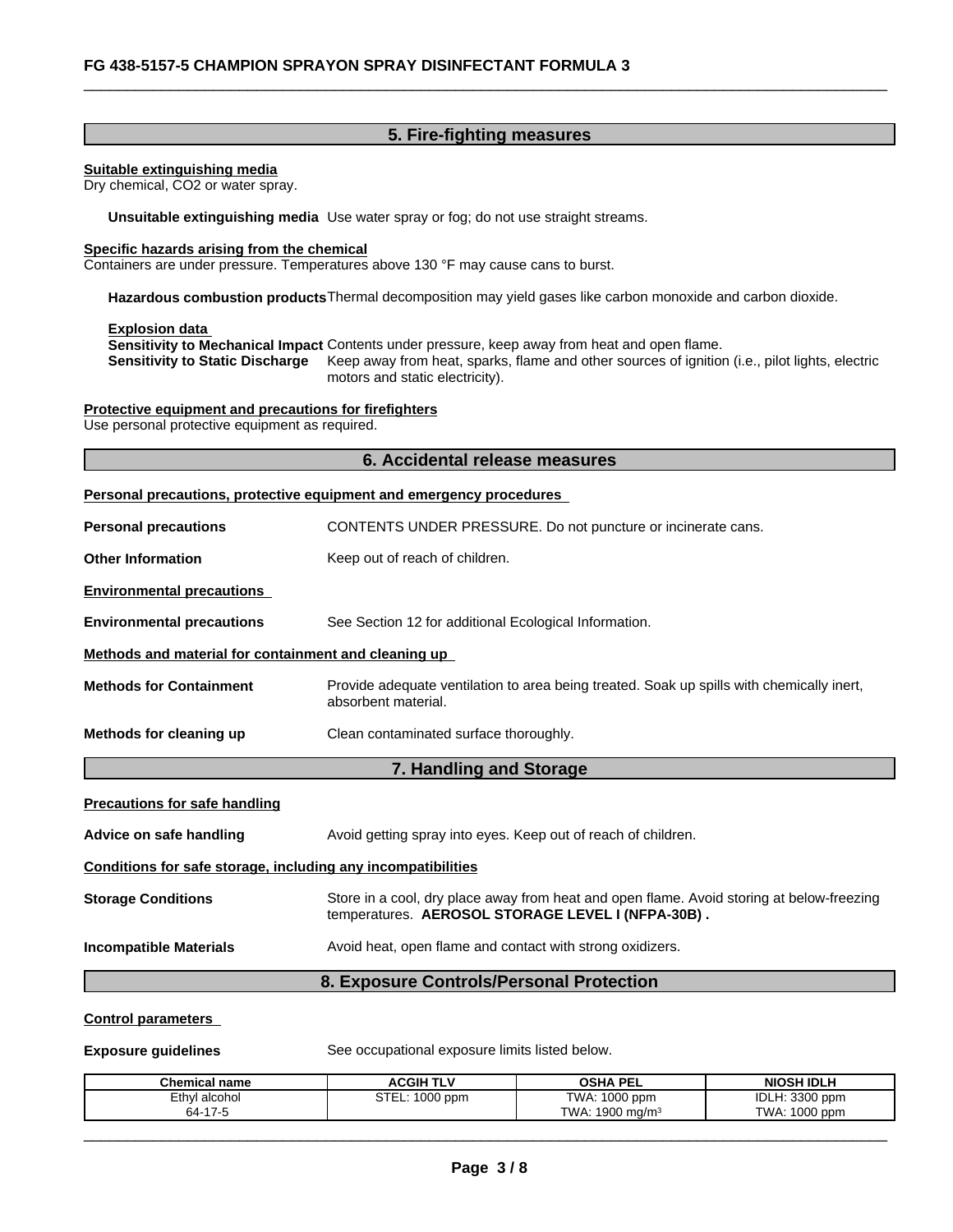### \_\_\_\_\_\_\_\_\_\_\_\_\_\_\_\_\_\_\_\_\_\_\_\_\_\_\_\_\_\_\_\_\_\_\_\_\_\_\_\_\_\_\_\_\_\_\_\_\_\_\_\_\_\_\_\_\_\_\_\_\_\_\_\_\_\_\_\_\_\_\_\_\_\_\_\_\_\_\_\_\_\_\_\_\_\_\_\_\_\_\_\_\_ **FG 438-5157-5 CHAMPION SPRAYON SPRAY DISINFECTANT FORMULA <sup>3</sup>**

|          |                           | (vacated) TWA: 1000 ppm               | TWA: 1900 mg/m <sup>3</sup> |
|----------|---------------------------|---------------------------------------|-----------------------------|
|          |                           | (vacated) TWA: $1900 \text{ mg/m}^3$  |                             |
| N-Butane | STEL: 1000 ppm explosion  | (vacated) TWA: 800 ppm                | IDLH: 1600 ppm              |
| 106-97-8 | hazard                    | (vacated) TWA: $1900 \text{ mg/m}^3$  | TWA: 800 ppm                |
|          |                           |                                       | TWA: 1900 mg/m <sup>3</sup> |
| Propane  | See Appendix F: Minimal   | TWA: 1000 ppm                         | <b>IDLH: 2100 ppm</b>       |
| 74-98-6  | Oxygen Content, explosion | TWA: 1800 mg/m <sup>3</sup>           | TWA: 1000 ppm               |
|          | hazard                    | (vacated) TWA: 1000 ppm               | TWA: 1800 mg/m <sup>3</sup> |
|          |                           | (vacated) TWA: 1800 mg/m <sup>3</sup> |                             |

#### **Appropriate engineering controls**

| Appropriate engineering controls |                                                                       |
|----------------------------------|-----------------------------------------------------------------------|
| <b>Engineering controls</b>      | Use with adequate general or local exhaust ventilation.               |
|                                  | Individual protection measures, such as personal protective equipment |
| <b>Eye/face Protection</b>       | Conventional eyeglasses to guard against splashing.                   |
| <b>Skin and Body Protection</b>  | Household type gloves, if desired.                                    |
| <b>Respiratory protection</b>    | None required if used in a well-ventilated area.                      |
| General hygiene considerations   | None required.                                                        |

#### **9. Physical and Chemical Properties**

#### **Information on basic physical and chemical properties**

| <b>Physical State</b> |  |
|-----------------------|--|
| Appearance            |  |
| Color                 |  |

# **Property**<br> **Property**<br> **Property**<br> **Property**<br> **Property**<br> **Remarks** • Method<br> **PROPERTY**<br> **Remarks** • Method<br> **PROPERTY Melting point/freezing point** NA

**Explosive properties**<br> **Oxidizing properties**<br>
No information available **Oxidizing properties Flammability (solid, gas)**<br> **Flammability Limits in Air**<br> **Flammability Limits in Air Flammability Limits in Air Upper flammability limits** Not available **Lower Flammability Limit** Not available<br>**Property Resumery Contract Not available Vapor pressure** The Contract Not available Not available No information available **Vapor Density No information available No information available Relative Density Density Density 0.92** concentrate **No information available Water solubility water solubility completely soluble No information available Solubility in other solvents intervalsed and** *solubility* **in other solvents** No information available **Partition coefficient coefficient coefficient coefficient coefficient coefficient coefficient coefficient coefficient coefficient coefficient coefficient coefficient coefficient coefficient c Autoignition Temperature No information available No information available Decomposition temperature**  $\blacksquare$  No information available<br> **Kinematic viscosity** No information available **Kinematic viscosity Dynamic viscosity No information available No information available** 

**Other Information**

Aerosol

**pH**<br>
10.5 +/- 0.5 <br> **Melting point/freezing point** MA<br>
No information available **Boiling point/boiling range** 212 °F/100 °C No information available Not avaliable. This is an aerosol No information available product for which Flame Projection is 6-8 inches without flashback. Temperatures above 120 °F may Not avaliable. This is an aerosol No information available<br>product for which Flame Projection is<br>6-8 inches without flashback.<br>Temperatures above 120 °F may<br>cause cans to burst. **Evaporation Rate Rate** Faster than butyl acetate **No** information available

**Softening point** No information available **Molecular weight** No information available

**Hazy, yellow liquid Codor Constanting Codor** Perfumed.<br> **Codor threshold** No information of the **Odor threshold** No information of the **No information Odor threshold** No information available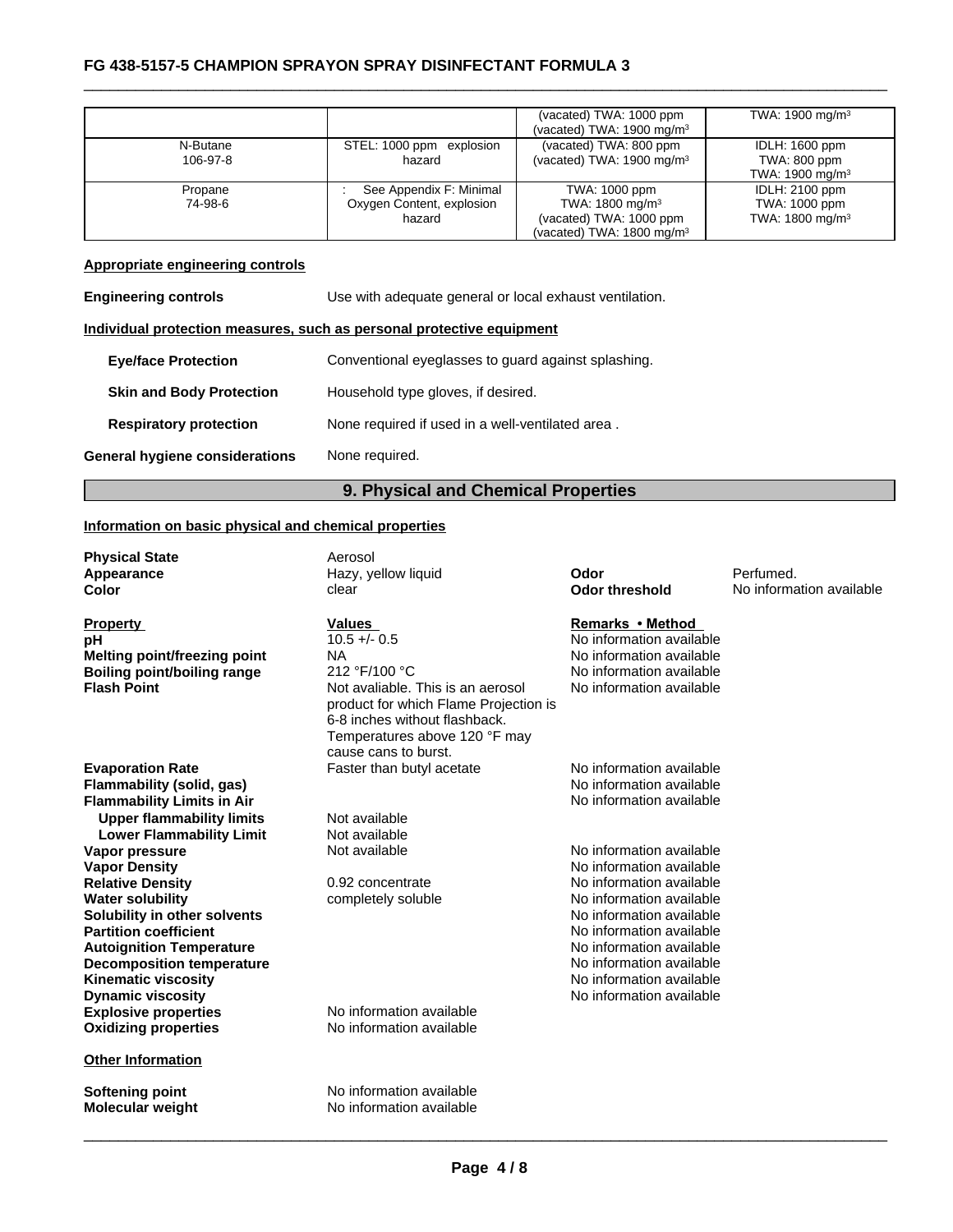#### \_\_\_\_\_\_\_\_\_\_\_\_\_\_\_\_\_\_\_\_\_\_\_\_\_\_\_\_\_\_\_\_\_\_\_\_\_\_\_\_\_\_\_\_\_\_\_\_\_\_\_\_\_\_\_\_\_\_\_\_\_\_\_\_\_\_\_\_\_\_\_\_\_\_\_\_\_\_\_\_\_\_\_\_\_\_\_\_\_\_\_\_\_ **FG 438-5157-5 CHAMPION SPRAYON SPRAY DISINFECTANT FORMULA <sup>3</sup>**

**VOC content (%)** 51.32% **Bulk Density** 8.33 Lb/gal

**Density** No information available

#### **10. Stability and Reactivity**

**Reactivity**<br>Not applicable

No data available

**Chemical stability** Stable.

#### **Possibility of hazardous reactions**

Temperatures above 130 °F may cause cans to burst with force.

**hazardous polymerization** Hazardous polymerization does not occur.

#### **Conditions to Avoid**

Temperatures above 122 °F (50 °C).

#### **Incompatible Materials**

Avoid heat, open flame and contact with strong oxidizers.

#### **Hazardous decomposition products**

Thermal decomposition may yield gases like carbon monoxide and carbon dioxide.

#### **11. Toxicological Information**

#### **Information on likely routes of exposure**

| Acute: Prolonged inhalation of concentrated vapor or mist may cause headaches, dizziness<br>and nausea. Prolonged and repeated contact with skin may cause irritation and reddening.<br>Contact with eyes causes irritation. |
|------------------------------------------------------------------------------------------------------------------------------------------------------------------------------------------------------------------------------|
| See data below.                                                                                                                                                                                                              |
| No data available.                                                                                                                                                                                                           |
| No data available.                                                                                                                                                                                                           |
| This is an aerosol product, ingestion is unlikely to occur. MAY BE HARMFUL IF<br>SWALLOWED.                                                                                                                                  |
|                                                                                                                                                                                                                              |

| Chemical name | Oral LD50            | dermal LD50 | <b>Inhalation LC50</b>             |
|---------------|----------------------|-------------|------------------------------------|
| <b>Water</b>  | $> 90$ mL/kg (Rat)   |             |                                    |
| 7732-18-5     |                      |             |                                    |
| Ethyl alcohol | $= 7060$ mg/kg (Rat) |             | = 124.7 mg/L (Rat) 4 h             |
| 64-17-5       |                      |             |                                    |
| N-Butane      |                      |             | $= 658$ g/m <sup>3</sup> (Rat) 4 h |
| 106-97-8      |                      |             |                                    |
| Propane       |                      |             | > 800000 ppm (Rat) 15 min          |
| 74-98-6       |                      |             |                                    |

#### **Information on toxicological effects**

**Symptoms** See information above.

#### **Delayed and immediate effects as well as chronic effects from short and long-term exposure**

| sensitization          | No information available.                                 |
|------------------------|-----------------------------------------------------------|
| Germ cell mutagenicity | No information available.                                 |
| Carcinogenicity        | Not known chronic effects based on available information. |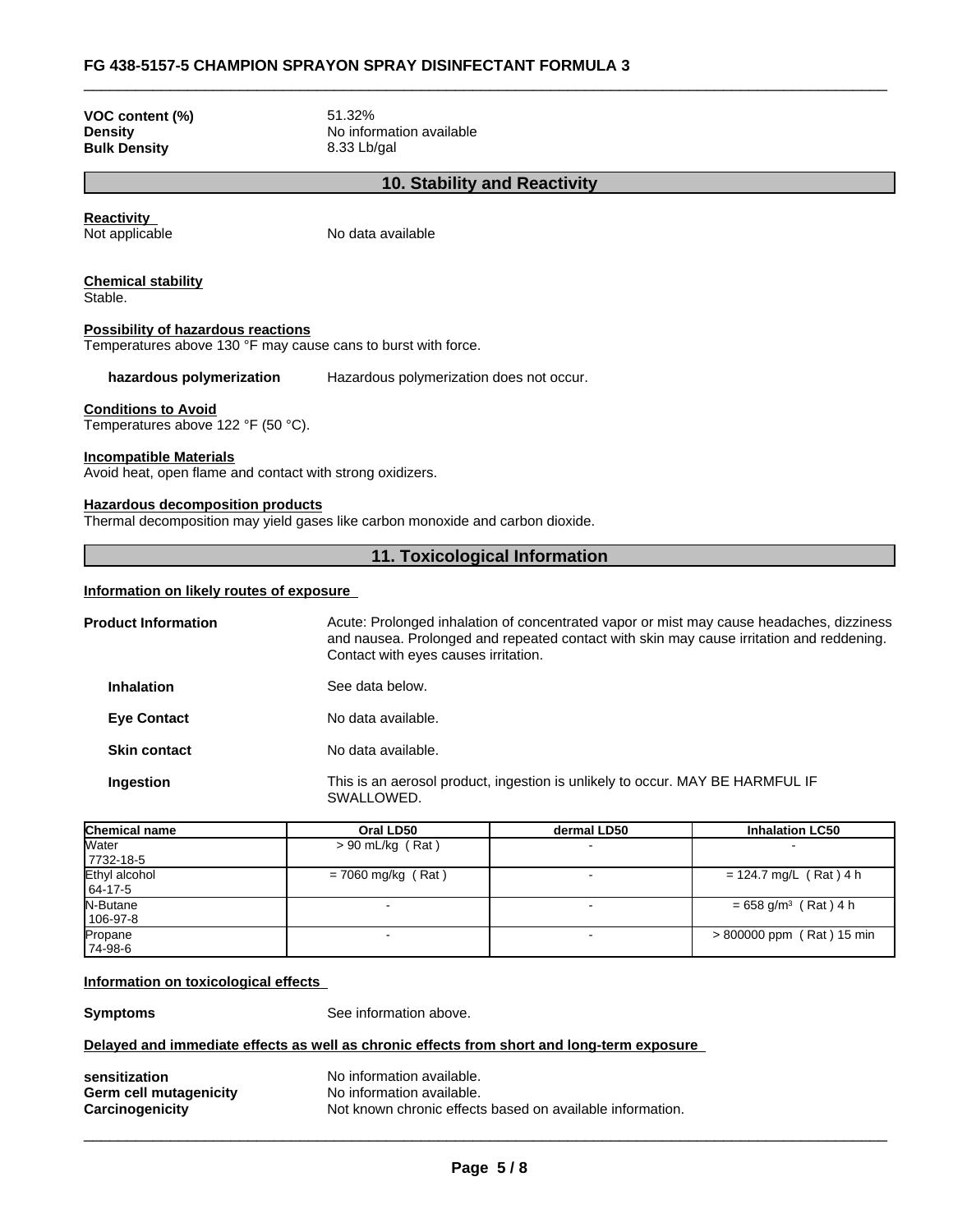| Chemica.<br>∣ name       | <b>ACGIH</b> | <b>IARC</b> | NT'   | OCHA<br>JJN. |
|--------------------------|--------------|-------------|-------|--------------|
| <b>IEthvl</b><br>alcohol | ่∩∪          | Group       | Known |              |
| 164-<br>75.              |              |             |       |              |

| <b>Reproductive toxicity</b>    |
|---------------------------------|
| <b>STOT - single exposure</b>   |
| <b>STOT - repeated exposure</b> |
| <b>Aspiration Hazard</b>        |

**No information available. STOT - single exposure** No information available. **No information available. No information available.** 

**Numerical measures of toxicity - Product Information**

**Unknown acute toxicity** 0.69% of the mixture consists of ingredient(s) of unknown toxicity **The following values are calculated based on chapter 3.1 of the GHS document** . **ATEmix (inhalation-gas)** 10000000 **ATEmix (inhalation-vapor)** 

## **12. Ecological Information**

#### **ecotoxicity**

6.1 % of the mixture consists of components(s) of unknown hazards to the aquatic environment

| <b>Chemical name</b> | Algae/aguatic plants | <b>Fish</b>               | <b>Toxicity to</b>         | <b>Crustacea</b>          |
|----------------------|----------------------|---------------------------|----------------------------|---------------------------|
|                      |                      |                           | Microorganisms             |                           |
| Ethyl alcohol        |                      | 100: 96 h Pimephales      | $EC50 = 34634$ mg/L 30 min | 2: 48 h Daphnia magna     |
| 64-17-5              |                      | promelas mg/L LC50 static | $EC50 = 35470$ mg/L 5 min  | mg/L EC50 Static 9268 -   |
|                      |                      | 13400 - 15100: 96 h       |                            | 14221: 48 h Daphnia magna |
|                      |                      | Pimephales promelas mg/L  |                            | mg/L LC50 10800: 24 h     |
|                      |                      | LC50 flow-through 12.0 -  |                            | Daphnia magna mg/L EC50   |
|                      |                      | 16.0: 96 h Oncorhynchus   |                            |                           |
|                      |                      | mykiss mL/L LC50 static   |                            |                           |

#### **Persistence and degradability**

No information available.

#### **Bioaccumulation**

See information below.

| <b>Chemical name</b> | <b>Partition coefficient</b> |
|----------------------|------------------------------|
| Ethyl alcohol        | $-0.32$                      |
| 64-17-5              |                              |
| N-Butane             | 2.89                         |
| 106-97-8             |                              |
| Propane              | 2.3                          |
| 74-98-6              |                              |

**Other adverse effects** No information available

## **13. Disposal Considerations**

| Waste treatment methods |  |
|-------------------------|--|
|                         |  |

| Disposal of wastes            | Do not puncture or incinerate container. If empty: Place in trash or offer for recycling if<br>available. If partly filled: Call your local solid waste agency for disposal instructions. |
|-------------------------------|-------------------------------------------------------------------------------------------------------------------------------------------------------------------------------------------|
| <b>Contaminated packaging</b> | Pressurized container: Do not pierce or burn, even after use.                                                                                                                             |

| Chemical<br>' name                                                 | California '<br><b>Hazardous Waste Status</b> |
|--------------------------------------------------------------------|-----------------------------------------------|
| Ethyl alcohol                                                      | Toxic                                         |
| $\overline{ }$<br>64-<br>$\overline{\phantom{a}}$<br>$\sim$ $\sim$ | Ignitable                                     |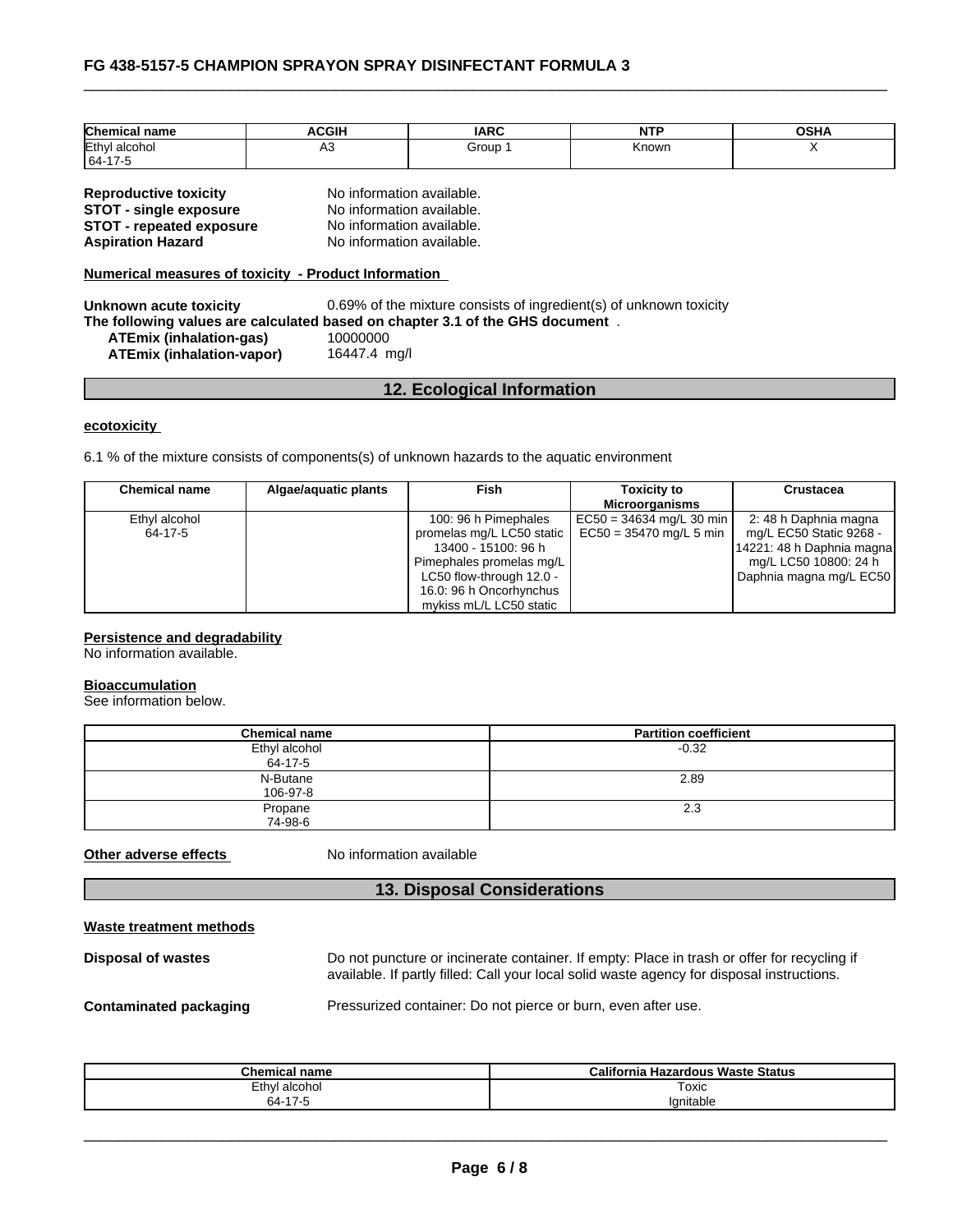#### **14. Transport Information**

# **DOT UN/ID no** Limited Quantity **Proper Shipping Name** Consumer Commodity **Hazard Class** ORM-D **IATA UN/ID no** UN1950 **Proper Shipping Name** Aerosols, flammable **Hazard Class** 2.1 **IMDG UN/ID no** UN1950 **Proper Shipping Name** Aerosols, flammable **Hazard Class** 2.1 **Marine pollutant** This product does not contain marine pollutants.

## **15. Regulatory information**

**International Inventories**

**TSCA** All ingredients of this product are listed or are excluded from listing under the U.S. Toxic Subtances Control Act (TSCA) Chemical Substance Inventory. **DSL COLL COLL All ingredients are listed or are excluded from listing on the DSL.** 

#### **Legend:**

 *TSCA - United States Toxic Substances Control Act Section 8(b) Inventory DSL/NDSL - Canadian Domestic Substances List/Non-Domestic Substances List*

#### **US Federal Regulations**

#### **SARA 313**

This product does not contain toxic chemicals (above the de minimis level) subject to the reporting requirements of Section 313 of the Emergency Planning and Community Right-To-Know Act of 1986 and of 40 CFR 372.

| <b>SARA 311/312 Hazard Categories</b> |     |  |
|---------------------------------------|-----|--|
| <b>Acute Health Hazard</b>            | ves |  |
| <b>Chronic Health Hazard</b>          | No  |  |
| <b>Fire Hazard</b>                    | ves |  |
| Sudden release of pressure hazard     | No  |  |
| <b>Reactive Hazard</b>                | No  |  |

#### **CWA (Clean WaterAct)**

This product does not contain any substances regulated as pollutants pursuant to the Clean Water Act (40 CFR 122.21 and 40 CFR 122.42)

#### **CERCLA**

This material, as supplied, does not contain any substances regulated as hazardous substances under the Comprehensive Environmental Response Compensation and Liability Act (CERCLA) (40 CFR 302) or the Superfund Amendments and Reauthorization Act (SARA) (40 CFR 355). There may be specific reporting requirements at the local, regional, or state level pertaining to releases of this material

#### **US State Regulations**